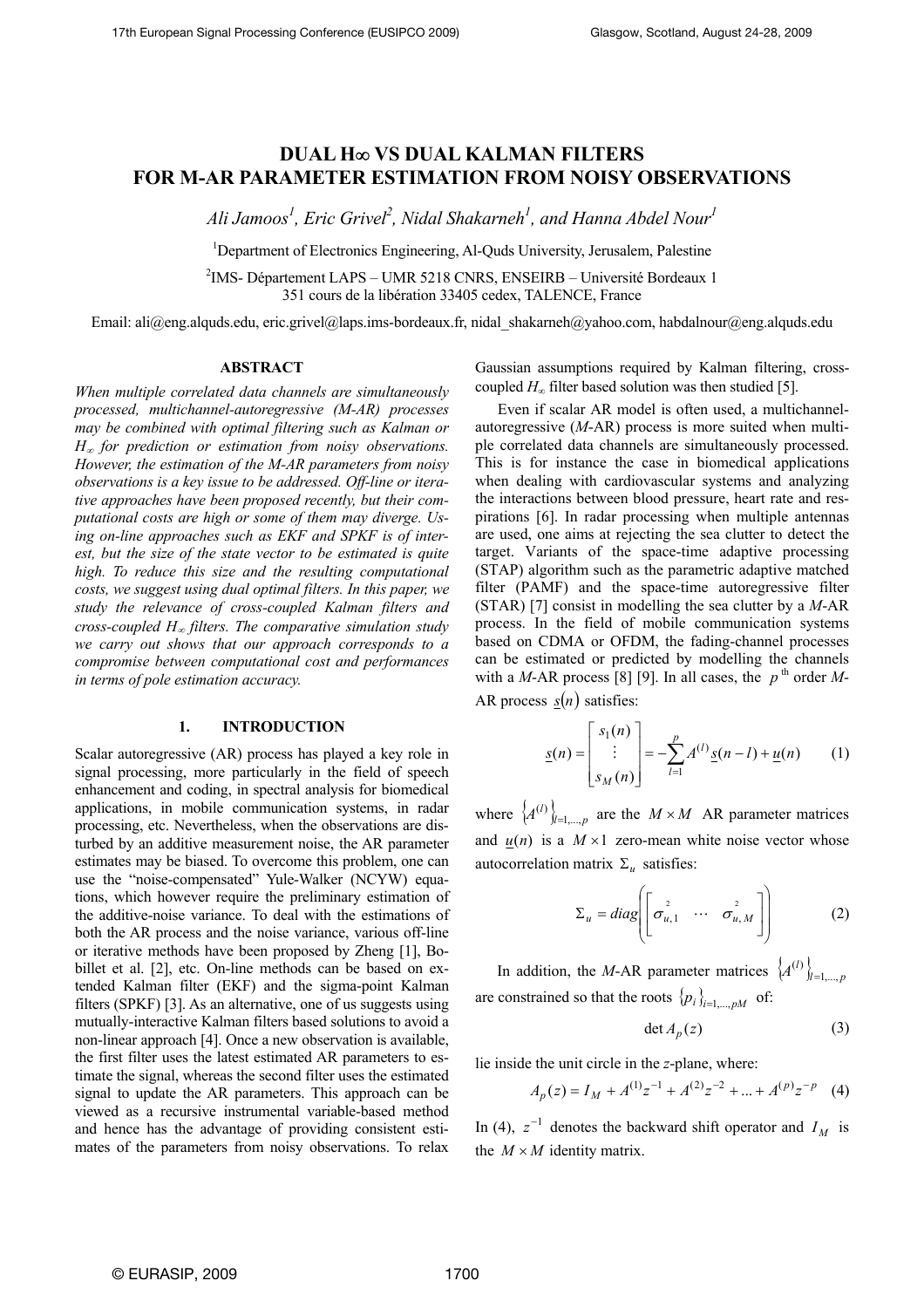According to the comparative study carried out by Schlögl [10], the Nuttall-Strand method is the most relevant approach to estimate the *M*-AR parameters among the standard approaches (Yule-Walker equations, Levinson algorithm, etc.), when noise-free observations are available. However, when the *M*-AR process is disturbed by an additive white noise, the standard estimation methods, mentioned above, lead to biased estimates of the *M*-AR parameter matrices.

To avoid this drawback, the approach proposed in [11] is based on a set of two equations that the noise variances and the coefficients of the AR matrices should satisfy. The first one corresponds to the NCYW equations and the second makes it possible to express the noise variances from the coefficients of the AR matrices and the autocorrelation of the observations filtered by the inverse filter  $A_n(z)$ . Therefore, a Newton-Raphson algorithm is used to estimate the noise variances and the *M-*AR parameters are deduced by means of the NCYW equations. In [12], the extension of Zheng's method [1] to the multichannel case has recently been proposed. Nevertheless, this method may lead to a set of AR parameter matrix estimates corresponding to an unstable system when the SNR is low. In [13], Petitjean et al. have proposed an extension of [2]; although the approach provides significant results even for low SNR, the computational cost could be reduced. Concerning on-line methods, SPKF methods or EKF approach could be considered [13]. However, the size of the state vector to be estimated is  $(M^2 p + Mp) \times 1$ . Indeed, it stores both the coefficients of the AR parameter matrices and the  $p$  last values of the process  $s(n)$ . The computational cost hence becomes high. To avoid using high dimension matrices, we propose to extend to the multichannel case the approach proposed in [5] and [4]. The proposed methods are then compared with existing methods such as [11], [12], [13] and SPKF methods.

In section 2, the dual optimal structure is presented. The results of the comparative study between dual Kalman filtering, dual *H*<sup>∞</sup> filtering and other approaches are given in section 3.

#### **2. PROBLEM STATEMENT**

### **2.1 Dual optimal filter structure**

Let the *M*-AR process  $s(n)$  be disturbed by an additive zeromean white noise vector  $b(n)$  uncorrelated with  $u(n)$ , and

with correlation matrix 
$$
\Sigma_b = diag\left(\begin{bmatrix} \sigma_{b,1}^2 & \cdots & \sigma_{b,M}^2 \end{bmatrix}\right)
$$
:  

$$
y(n) = \underline{s}(n) + \underline{b}(n) \tag{5}
$$

The purpose of our method is to estimate the *M*-AR parameter matrices from the noisy observation vector 
$$
y(n)
$$
. To this end, our approach is based on dual optimal filters as shown in Fig.1. Thus, given the noisy observation vector  $y(n)$ , the

first optimal filter uses the latest estimated AR parameter matrices to estimate the *M*-AR process, while the second filter estimates the parameter matrices from the estimated process vector  $\hat{s}(n)$ .



Figure 1 : Dual optimal filters for the estimation of the *M*-AR process and its parameter matrices.

Let us first define the following state vector, whose dimension is  $Mp \times 1$ :

$$
\underline{x}(n) = \begin{bmatrix} \underline{s}(n)^T & \cdots & \underline{s}(n-p+1)^T \end{bmatrix}^T \tag{6}
$$

Hence, the state-space representation of the system (1) and (5) is given by:

$$
\begin{cases} \underline{x}(n) = \Phi \underline{x}(n-1) + \Gamma \underline{u}(n) \\ \underline{y}(n) = H \underline{x}(n) + \underline{b}(n) \end{cases} \tag{7}
$$

where the transition matrix  $\Phi$ ,  $\Gamma$  and  $H$  are respectively defined as follows:

$$
\Phi = \begin{bmatrix}\n-A^{(1)} & -A^{(2)} & \cdots & -A^{(p)} \\
I_M & 0_M & \cdots & 0_M \\
0_M & \ddots & 0_M & \vdots \\
0_M & 0_M & I_M & 0_M\n\end{bmatrix}
$$
\n(8)

and  $H = \Gamma^T = [I_M \ 0_M \ \cdots \ 0_M]$  (9)

When using  $H_{\infty}$  filters, one focuses on the estimation of a specific linear combination of the state vector components, as follows:

$$
\underline{z}(n) = L\underline{x}(n) \tag{10}
$$

where *L* is a  $M \times Mp$  linear transformation operator. Here, as we aim at estimating the process  $s(n)$ , this operator is selected to be  $L = H = \Gamma^T = [I_M \quad 0_M \quad \cdots \quad 0_M].$ 

# **2.2 Purpose of Kalman or H**<sup>∞</sup> **filtering**

Optimal recursive filters make it possible to recursively estimate the state vector  $x(n)$ . In the following, let  $\hat{x}(n/l)$  denote the estimation of  $\underline{x}(n)$  given  $\{\underline{y}(i)\}_{i=0,\dots,l}$ .

Based on the state space model (7), two kinds of approaches can be used:

On the one hand, a Kalman filter provides an estimate  $\hat{s}(n/n) = \Gamma^T \hat{x}(n/n)$  of the *M*-AR process  $\hat{s}(n)$  by minimizing the trace of the following *a posteriori* error covariance matrix  $P(n / n) = E[(x(n) - \hat{x}(n / n))(x(n) - \hat{x}(n / n))^T].$ Note that this covariance matrix satisfies a Ricatti equation.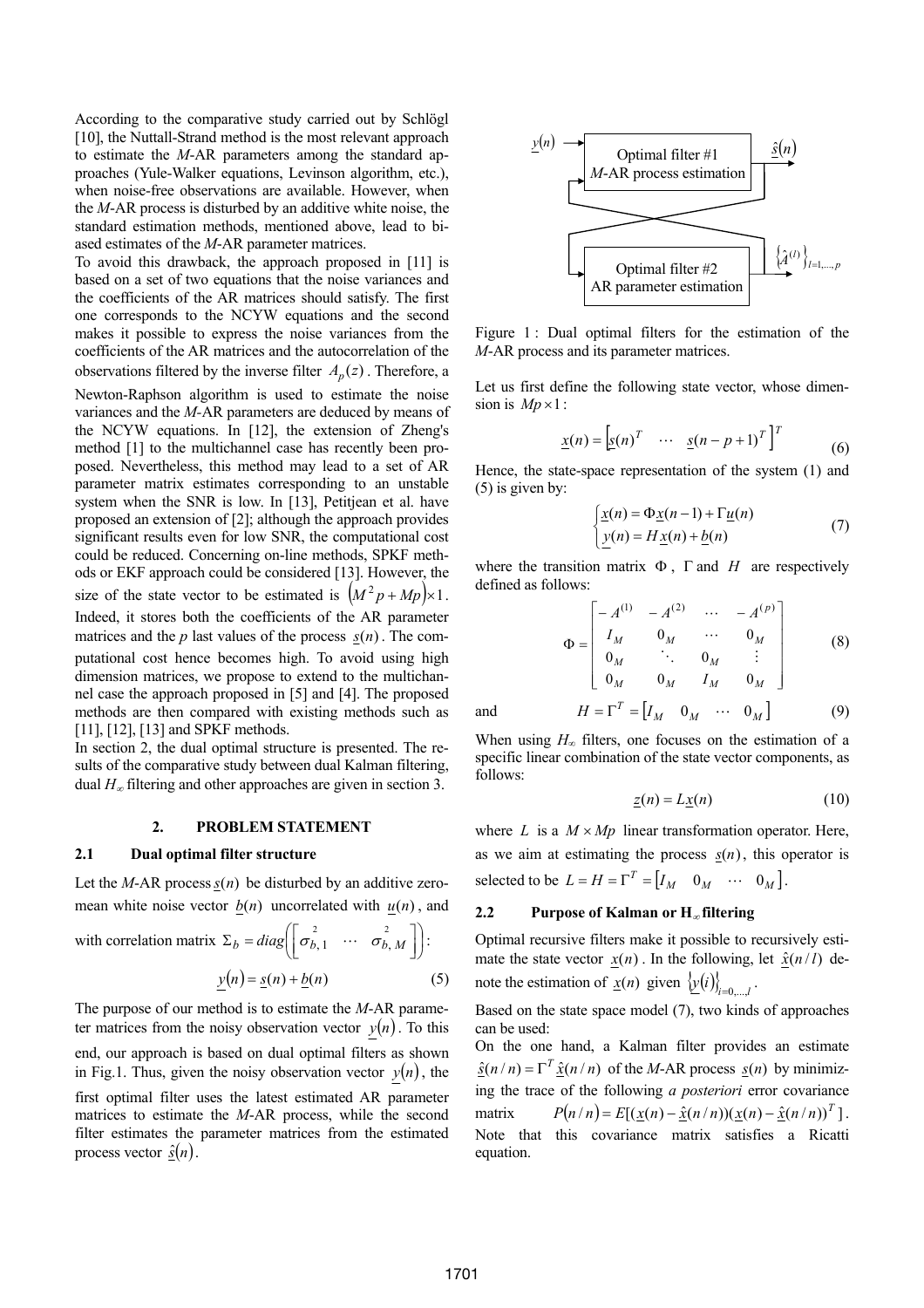On the other hand, the *a posteriori*  $H_{\infty}$  filter aims at estimating  $\hat{s}(n) = L\hat{x}(n) = \Gamma^T \hat{x}(n/n)$  by minimizing the  $H_{\infty}$  norm of the transfer operator that maps the noise vectors  $u(n)$ ,  $b(n)$ and the initial state error  $\mathbf{e}_0 = \mathbf{x}(0) - \hat{\mathbf{x}}(0)$  to the estimation error  $\underline{e}(n) = \underline{s}(n) - \hat{\underline{s}}(n)$ , as follows:

$$
J_{\infty} = \sup_{\underline{u}(n), \underline{b}(n), \underline{x}(0)} J \tag{11}
$$

where:

$$
J = \frac{\sum_{n=0}^{N-1} e(n)^T e(n)}{e_0^T P_0^{-1} e_0 + \sum_{n=0}^{N-1} \left(\underline{u}(n)^T Q_u^{-1} \underline{u}(n) + \underline{b}(n)^T R_b^{-1} \underline{b}(n)\right)}
$$
(12)

with *N* the number of available data samples,  $Q_u > 0$  and  $R_b$  > 0 are weighting matrices which are tuned by the designer to achieve performance requirements. In addition,  $P_0 > 0$  denotes a positive matrix that reflects how small is the initial state error  $\mathbf{e}_0$ .

However, as a closed-form solution to the above optimal *H*<sup>∞</sup> estimation problem does not always exist, the following suboptimal design strategy is usually considered:

$$
J_{\infty} < \gamma^2 \tag{13}
$$

Where  $\gamma > 0$  is a prescribed level of disturbance attenuation.

Following the method presented in [14], there exists an  $H_{\infty}$ estimator  $\hat{s}(n)$  for a given  $\gamma > 0$  if there exits a stabilizing symmetric positive definite solution  $P_{\infty}(n) > 0$  to the following Riccati-type equation:

$$
P_{\infty}(n+1) = \Phi P_{\infty}(n)D(n)^{-1}\Phi^{T} + \Gamma Q_{u}\Gamma^{T}
$$
 (14)

where:

$$
D(n) = I_{Mp} - \gamma^{-2} L^T L P_{\infty}(n) + H^T R_b^{-1} H P_{\infty}(n) \tag{15}
$$

This leads to the following constraint:

$$
P_{\infty}(n)D(n)^{-1} > 0 \tag{16}
$$

If the condition (16) is fulfilled, the  $H_{\infty}$  filter exists. It should be noted that the level attenuation factor  $\gamma$  should be carefully selected [14] to satisfy the condition in (16):

$$
\gamma^2 > \max\biggl(\text{eig}\biggl[L^T L \biggl[P_\infty(n)^{-1} + H^T R_b^{-1} H\biggr]^{-1}\biggr]\biggr) \tag{17}
$$

where  $max(eig[F])$  is the maximum eignvalue of the matrix *F* .

At that stage, one can either set  $\gamma^2$  to a specific constant value that is high enough to satisfy (17) or adjust it according to (17) as follows:

$$
\gamma^2(n) = \zeta \max \biggl( \text{eig} \bigg[ L^T L \bigg[ P_{\infty}(n)^{-1} + H^T R_b^{-1} H \bigg]^{-1} \bigg] \biggr) \tag{18}
$$

with 
$$
\zeta > 2
$$
.

# **2.3 Recursive estimation of the state vector when using Kalman or H**<sup>∞</sup> **filtering**

In both cases, the state vector and the *M*-AR process are estimated as follows:

$$
\underline{\hat{x}}(n/n) = \Phi \underline{\hat{x}}(n-1/n-1) + K(n)\underline{\upsilon}(n) \tag{19}
$$

where the so-called innovation process is given by:

$$
\underline{v}(n) = \underline{v}(n) - H\Phi \hat{\underline{x}}(n-1/n-1)
$$
 (20)

However, the way the gain  $K(n)$  in (19) is defined depends on the kind of filtering. Thus, when a Kalman filter is used, the gain, now noted  $K_{Kal}(n)$ , is given by:

$$
K_{Kal}(n) = P(n/n-1)H^{T}[HP(n/n-1)H^{T} + \Sigma_{b}]^{-1}(21)
$$

where the covariance matrix is updated by using the following set of relations:

$$
P(n/n-1) = \Phi P(n-1/n-1)\Phi^T + \Gamma \Sigma_u \Gamma^T \qquad (22)
$$

$$
P(n/n) = P(n/n - 1) - K_{Kal}(n) H P(n/n - 1)
$$
 (23)

In addition, the covariance matrix of the innovation process  $\nu(n)$  satisfies:

$$
C(n) = HP(n/n-1)HT + \Sigma_b
$$
 (24)

When an  $H_{\infty}$  filter is used, the gain is denoted as  $K_{\infty}(n)$ and is given by:

$$
K_{\infty}(n) = P_{\infty}(n)D(n)^{-1}H^{T}R_{b}^{-1}
$$
 (25)

It should be noted that the matrix  $P_{\infty}(n)$  can be seen as an upper bound of the error covariance matrix in the Kalman filter theory, i.e:

$$
P_{\infty}(n) \ge P(n) = E[(\underline{x}(n) - \hat{\underline{x}}(n))(\underline{x}(n) - \hat{\underline{x}}(n))^T].
$$

Remark 1:

Due to (15), the  $H_{\infty}$  estimator has a computational cost slightly higher than Kalman's one. Remark 2:

If the weighting parameters  $Q_u$ ,  $R_b$  and  $P_0$  are respectively chosen to be  $\Sigma_u$ ,  $\Sigma_b$  and the initial error covariance matrix of  $x(0)$  then the  $H_\infty$  filter reduces to the Kalman one when  $\gamma \to \infty$ .

However,  $\{A^{(l)}\}_{l=1,\dots,p}$  must be available because they are used to define the transition matrix  $\Phi$ . In addition, the covariance matrices of  $\underline{u}(n)$  and  $\underline{b}(n)$  or the weighting matrices  $Q_u$ , and  $R_b$  must be defined.

#### **2.4 M-AR process estimation**

To estimate the *M*-AR parameter matrices from the estimated process, equations (19) is used to express the estimated process as a function of the parameter matrices:

$$
\begin{aligned} \hat{\underline{s}}(n/n) &= \Gamma^T \Phi \hat{\underline{x}}(n-1/n-1) + \Gamma^T K(n) \underline{v}(n) \\ &= -\Theta \hat{\underline{x}}(n-1/n-1) + \underline{v}(n) \end{aligned} \tag{26}
$$

where: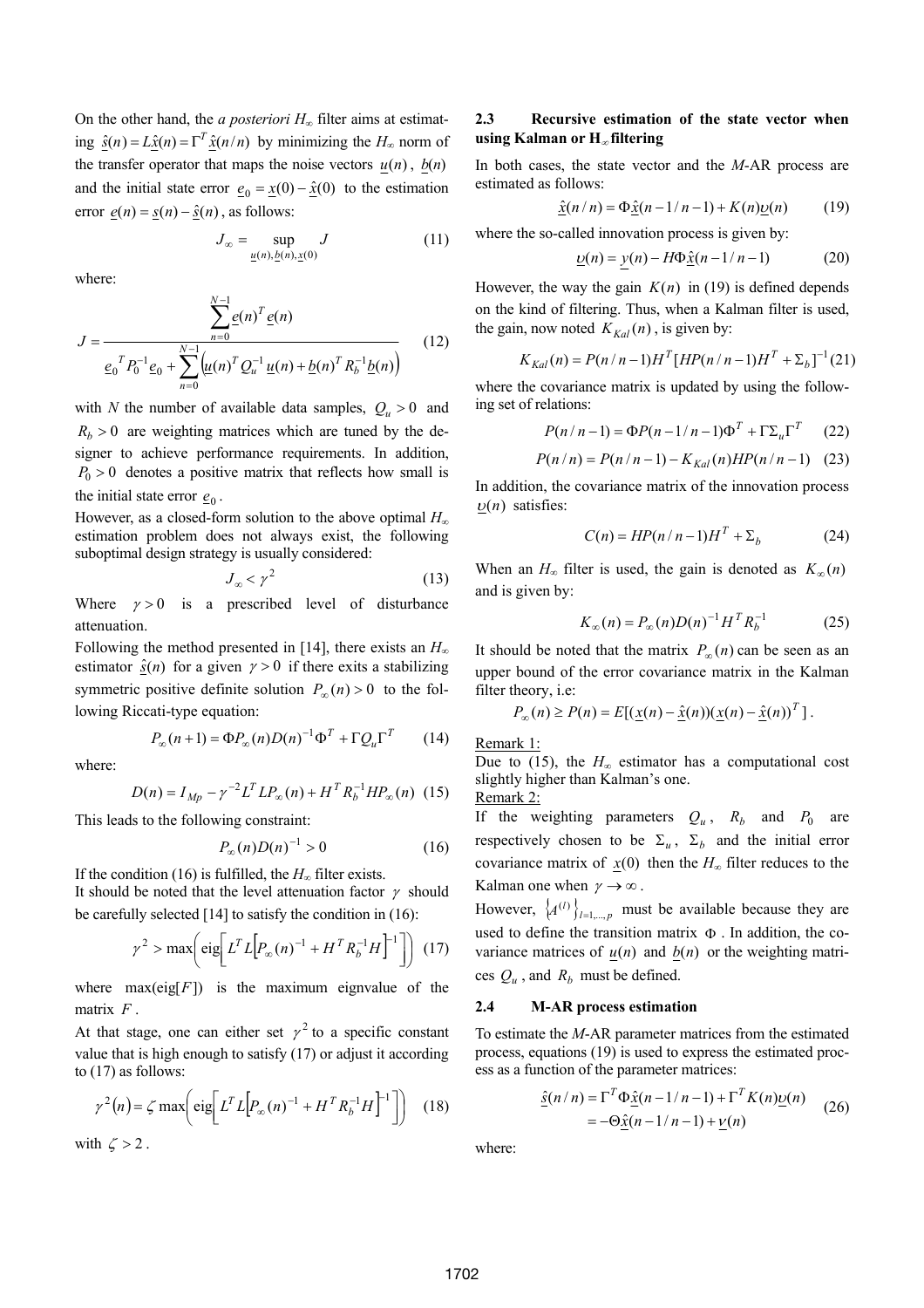$$
\Theta = [A^{(1)} \quad A^{(2)} \quad \cdots \quad A^{(p)}]
$$
\n
$$
= \begin{bmatrix} a_{11}^1 & \cdots & a_{1M}^1 \\ \vdots & \ddots & \vdots \\ a_{M1}^1 & \cdots & a_{MM}^1 \end{bmatrix} \quad \cdots \quad \begin{bmatrix} a_{11}^p & \cdots & a_{1M}^p \\ \vdots & \ddots & \vdots \\ a_{M1}^p & \cdots & a_{MM}^p \end{bmatrix} (27)
$$

and  $v(n) = \Gamma^T K(n) v(n)$ . When a Kalman filter is used, its covariance matrix is equal to  $\Sigma_V = \Gamma^T K_{Kal}(n) C(n) K_{Kal}(n)^T \Gamma$ .

By stacking the columns of the matrix  $\Theta^T$  on top of each others, the resulting  $M^2 p \times 1$  state vector can be expressed as:

$$
\underline{\theta}(n) = [[a]_1 \cdots a]_M] \cdots [a]_1^p \cdots a]_M^p
$$
\n
$$
\cdots [a]_M \cdots a]_M^p \cdots [a]_M^p \cdots [a]_M^p \cdots a]_M^p
$$
\n(28)

Hence, equation (26) can be rewritten as follows:

$$
\underline{\hat{s}}(n/n) = -\hat{X}(n-1/n-1)\underline{\theta}(n) + \underline{\nu}(n) \tag{29}
$$

where  $\hat{X}(n-1/n-1) = I_M \otimes \hat{x}(n-1/n-1)^T$  (30)

with ⊗ denotes the matrix Kronecker product.

When the *M*-AR process is assumed stationary, the AR parameters are time-invariant and, hence, satisfy the following relationship:

$$
\underline{\theta}(n) = \underline{\theta}(n-1) \tag{31}
$$

Thus, equations (29) and (31) define a state space representation for the estimation of the AR parameters. A second optimal filter is then used to recursively estimate  $\theta(n)$ . If a second  $H_{\infty}$  filter is chosen to recursively estimate  $\theta(n)$ , the AR parameter estimation error is defined as  $e_{\theta} = -\hat{X}(n-1) (\theta(n) - \hat{\theta}(n)).$ 

### **2.5. Other parameters to be estimated**

An iterative estimation of the covariance matrix  $\Sigma_u$  can be derived from the Kalman filtering equations (22)-(23) as follows [4]:

$$
\Sigma_u(n) = \lambda \Sigma_u(n-1) + (1 - \lambda) F [P(n/n) -
$$
  
 
$$
\Phi P(n-1/n-1) \Phi^T + K(n) \underline{\upsilon}(n) \underline{\upsilon}(n)^T K(n)^T ] F^T
$$
 (32)

where  $F = [\Gamma^T \Gamma]^T \Gamma^T = [I_M \quad 0_M \quad \cdots \quad 0_M]$  and  $\lambda$  is the forgetting factor.

When tuning the weighting parameters  $Q_u$ ,  $R_b$  and  $P_0$  for the  $H_{\infty}$  filter, we suggest to recursively tune  $Q_u$  as follows:

$$
Q_u(n) = \lambda Q_u(n-1) + (1-\lambda)L[P_\infty(n) -
$$
  
\n
$$
\Phi P_\infty(n-1)\Phi^T + K_\infty(n)\underline{\upsilon}(n)\underline{\upsilon}(n)^T K_\infty(n)^T]L^T
$$
\n(33)

Here, the weighting matrix  $R_b$  is assigned to  $\Sigma_b$ . Moreover, as there is no a priori knowledge about the initial state error, the weighting matrix  $P_0$  is assigned to the identity matrix  $I_{Mp}$ .

#### **3. SIMULATION RESULTS**

We have run several simulation tests based on various *M*-AR processes. Here, let us consider a  $2<sup>nd</sup>$  order ( $p = 2$ ) twochannel ( $M = 2$ ) AR process:

$$
\underline{s}(n) = -A^{(1)}\underline{s}(n-1) - A^{(2)}\underline{s}(n-2) + \underline{u}(n) \tag{34}
$$

where the AR coefficient matrices are those defined by Hasan in [11]:

$$
A^{(1)} = \begin{pmatrix} -0.71 & 0.32 \\ -0.88 & -0.24 \end{pmatrix} \text{ and } A^{(2)} = \begin{pmatrix} 0.57 & -0.15 \\ -0.49 & -0.30 \end{pmatrix}
$$

In that case, the *M*-AR parameter matrices lead to four roots of det  $A_p(z)$ , namely  $p_1 = 0.941 \times e^{j1.125}$ ,  $p_2 = 0.941 \times e^{-j1.125}$ ,  $p_3 = 0.599$  and  $p_4 = -0.461$ .

In addition,  $u(n)$  is the two-channel stationary Gaussian white noise, uncorrelated between channels and with unit variance on each channel. The additive noise  $b(n)$  is also a two-channel stationary Gaussian white noise, uncorrelated with  $u(n)$ .

A comparative study is carried out between [11], [12], [13], and SPKF methods (i.e. UKF and CDKF). Since UKF and CDKF provide the same results, we only present those obtained with UKF. Two simulation protocols are considered:

- 1. 1024 samples are available and the signal-to-noise ratio (SNR) varies from 0 to 20 dB.
- 2. the SNR is set to 10dB and the number of samples is equal to 64 or 128 or 256 or 512 or 1024. In every case, the results are averaged over 1000 realizations.

The criterion we considered is the mean square error (MSE) on the modulus and the argument of the roots of det  $A_n(z)$ . For the sake of clarity, we only provide simulation results dedicated to  $p_1$  and  $p_3$ . Note that the same comments can be done for  $p_2$  and  $p_4$ , respectively.

In table 1, every method can be considered as reliable. EIV based method are of interest as they do not require the values of  $\Sigma_u$  and  $\Sigma_b$ . EKF and UKF lead to the smallest MSE. Our approaches provide quite similar results, but they have the advantage of having a smaller computational cost. Indeed, the computational cost of the EKF and SPKF methods is of the order of  $O\left( (M^2 p + Mp)^3 \right)$  whereas the dual filters

have complexity of the order of  $O((M^2 p)^2) + O((Mp)^3)$ .

$$
\biggr) + O\bigl((Mp)^3\bigr)
$$

When  $\gamma$  is fixed and high enough to always satisfy (17), cross-coupled Kalman filter and cross-coupled *H*<sup>∞</sup> filters provide similar results. When selecting the noise attenuation level  $\gamma$  automatically according to equ. (18), the resulting MSE becomes higher. Therefore, the main difficulty when using  $H_{\infty}$  filters is the selection of the attenuation level  $\gamma$ .

When the SNR becomes lower, Hasan's method [11] and ILSV [12] are not necessary reliable and may provide parameter estimates that lead to unstable system.